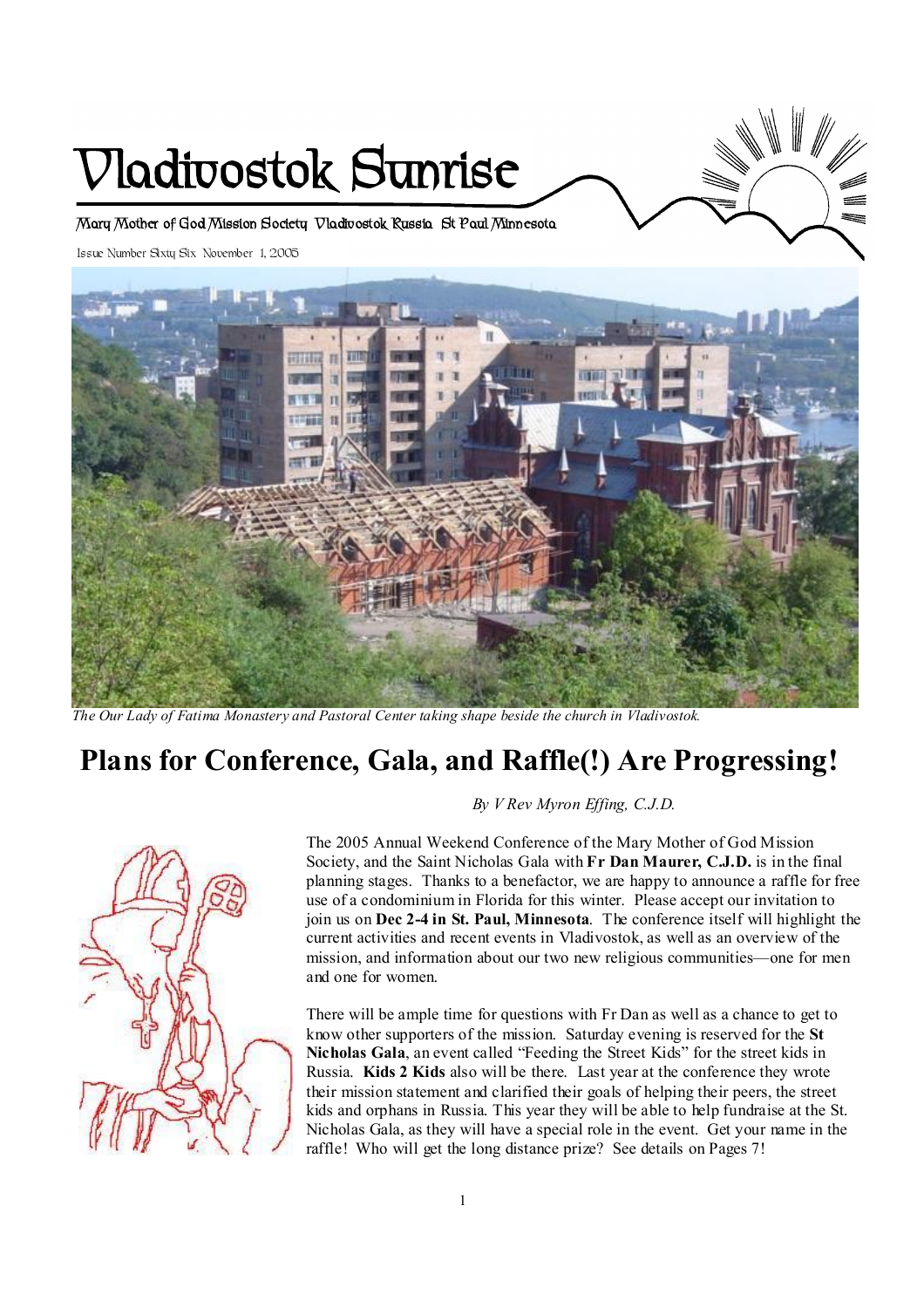## **The "Fruit and Milk Program"**

#### *By V Rev Myron Effing, C.J.D.*

 Sister Julia Kubista of St Agnes Parish in St Paul began the **"Fruit and Milk Program"** after she visited us in Vladivostok and worked at Children's Hospital #3 as a volunteer. She told her benefactors in Minnesota about the urgent need for nutritional supplement for these children. We were urged on by an adoptive parent who



*Sr Julia Kubista* 

wrote us that her child had rickets when she arrived in America after adoption, something that could be ameliorated by regular exposure to sunlight. But the staff at the orphanage is so overworked that they don't have time to take the children into the sun very often unless our volunteers help out. Also the cold weather for a good part of the year here makes solar exposure for infants more of a problem. In Russia there isn't "Vitamin D Milk," either.



*American volunteers working with kids at Children's Hospital #3* 

 So Sr Julia asked her friends to support a program to get more vitamins and minerals into the children's diet, and thus was born the "Fruit and Milk Program". The program works like this:

 Donors make a donation to our mission office with the note on the check "Fruit and Milk" or on our internet donation spot

<http://www.vladmission.org/donations/donations.htm>.



*The Director of the Hospital and Parish volunteer Lilia Timofeevna working with the inventory.* 

Once a month we collect the total amount for that month from the mission office and buy appropriate food supplements and deliver it to the orphanage. We maintain the inventory of these products, and inspect for their proper and timely use. In this way donors can be assured that the money they donate actually gets to the kids who need it—this is otherwise a big problem for people in other countries who want to donate to Russian orphans, but don't know if their donation is actually getting to the kids. Our volunteer for this program at Children's Hospital #3 is Olga Berdnikova, a long-time parishioner and long-time volunteer for CARITAS, the Catholic humanitarian organization.

 Unexpectedly we got an email message from an American parent who had adopted a child in Ussurysk. She said that the children there needed better nutrition, but she wondered how to get the money to the orphanage and be assured that it was actually used for the children. I told her that we know how to do that! At the request of American parents who have adopted kids here in our state, we are helping at two additional orphanages in food supplementation. Our plan is not that we will share the donations given for Children's Hospital #3 in Vladivostok where we have long had such a program, but these newly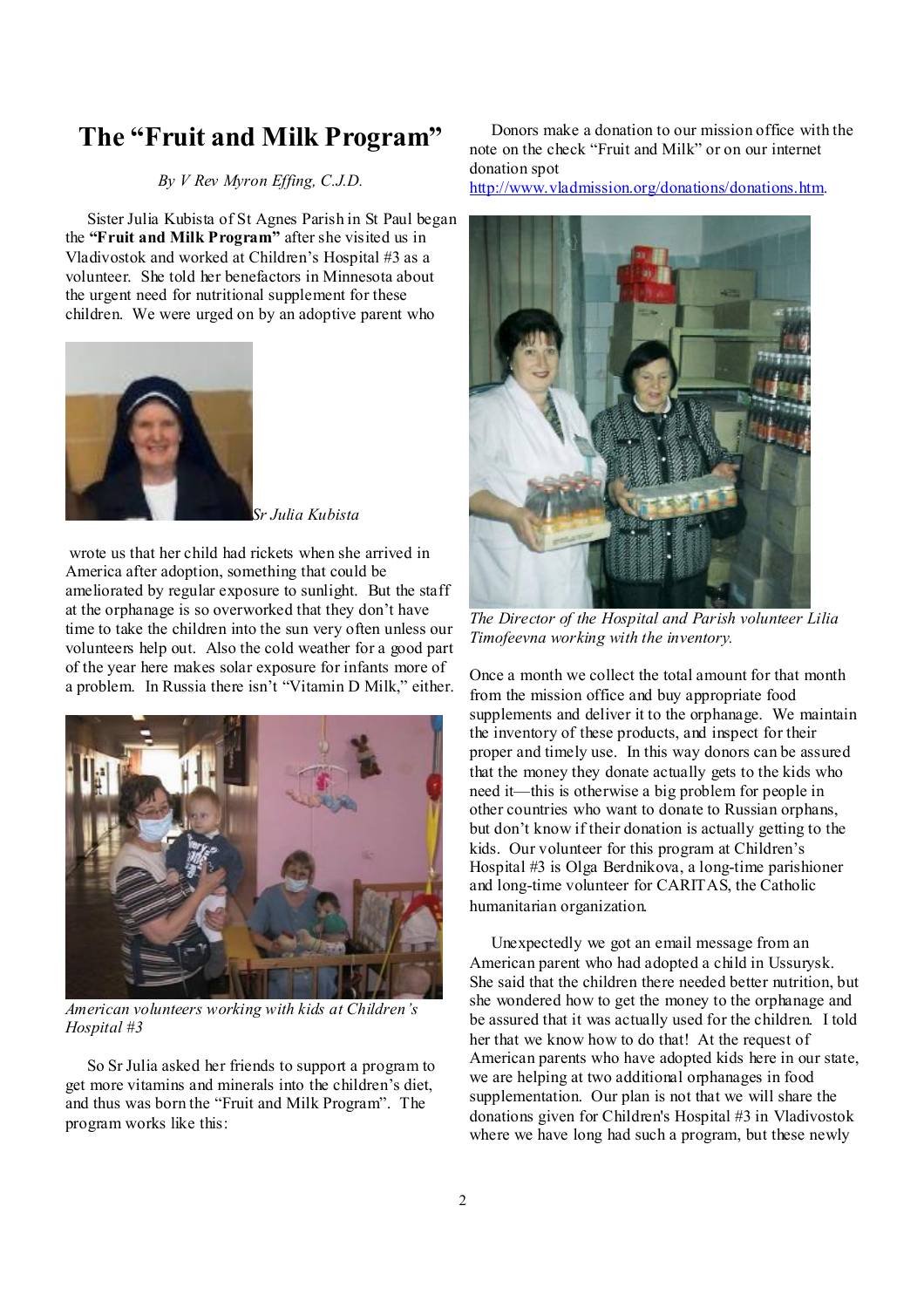

*Vicky Trevillyan and volunteer controller Olga Berdnikova playing with a child soon to be adopted.* 

adoptive parents want to encourage their friends (and they themselves) to donate to these additional places which they found to be in such need when their children were living there awaiting adoption. So now we are expanding the Fruit and Milk program to two more orphanages: the Baby Home in Ussurysk, and the Baby Home #369 in Artyom. The controller for the orphanage in Artyom will be Lyubov Sadovnika, the catechist at St Joseph's Parish in Second River, who lives not far away from the Orphanage. In Ussurysk it will be one of the volunteers at the Ussurysk CARITAS Women's Support Center. Soon there will be a donation site for these orphanages on our website.

 So Future milk and fruit donations should be specified in order that we know where they go (Vladivostok, Ussurysk, or Artyom). If they aren't specified, they will go to Children's Hospital #3 in Vladivostok.

 Thank, Benefactors! How nice it will be on Judgement Day to hear those small voices speak up to say, "S/he fed me when I was hungry!"

## **Remember "Mary Mother of God Mission Society" in your will.**



*The Children's Home in Artyom.* 

#### **Our Adoption Experience in Vladivostok**

#### *By Hector Wong*

 Last October, my wife, Lisa, and I traveled to Vladivostok to finalize the adoption of our son Anthony Kirill from the Artyom baby house. We also attended several Masses at the Most Holy Mother of God Catholic Parish church and met with Father Dan just as he had returned from Mexico. We spent so much time in and around Vladivostok and met many good people. (The Russian I learned during the past year was now paying off--at least getting directions, buying food, and shopping.) I learned about struggle for the Catholic faith in the Russian Far East. On that long flight home we had some time to reflect upon what we had just witnessed. We felt convicted that we couldn't just leave Vladivostok with our new 14 month old and neglect what could be a special connection with Vladivostok.

 Was it the Holy Spirit reminding Lisa and me how God listened to our prayers and devotions about guiding our overseas adoption? Were we being reminded how we always invoked Saint Anthony for direction (We had no control over where in Russia to adopt) and the signal he gave us when we desperately needed to see it and convinced us to finally overcome our painful indecision to adopt our baby? This was not an easy adoption - most families face a number of emotional challenges, but God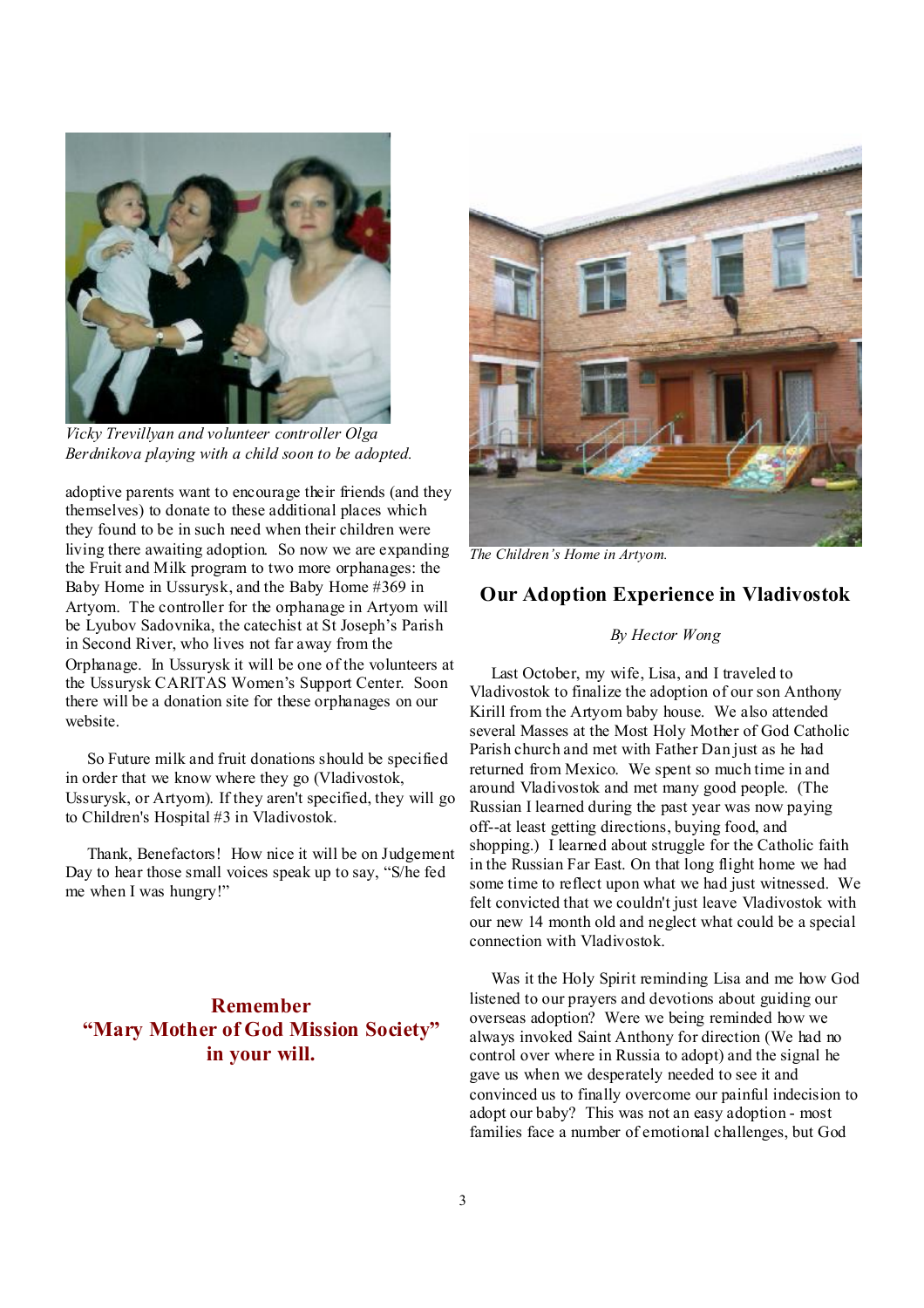helped us through it and brought us to Vladivostok to do his work.

 Of course we want to go back and do short-term work for the Vladivostok parish when Anthony and our daughter get older. I wonder how he will react on the day that he visits his orphanage.

 We received your letter dated March 4 regarding the need for public speakers and volunteers to man information tables at conferences. I would like to explore this volunteer opportunity and learn more about our options to serve. Our recent experience in Vladivostok means so much to us. God Bless!



*Hector Wong and his children.* 

## **News Notes**

#### *by V Rev Myron Effing, C.J.D.*

● We've had such a good stream of visitors this year, including some vocation prospects, and many others.

A couple from Atikokan, Ontario, Canada, Glenn and Nancy Ivall came twice, they had such a good time. They worked very hard at the hospice, and at a variety of jobs that needed doing for the mission. Glenn, a paramedic and electrician, worked at electrical problems while he was here, and Nancy sewed for us. After leaving the first time, they decided that they loved their time here, and returned for a second tour! Glenn then helped with the electrical work on the Parish Center and refinished the church doors. Glenn also taught about his work as a paramedic to a group of doctors here in Vladivostok where there isn't really a paramedic service program. Besides charitable work, Nancy has helped eliminate the big problem that we had with mold in the small chapel of the church. They

have six children and two grandchildren in Canada... After they returned to Canada, Glenn wrote: "Nancy and I would like say we miss you all very much. We would like to thank you for the wonderful time we had with you, Father Dan, and all the wonderful people there. The short time there brought us feelings that we recognized how very fortunate we were to travel to Vladivostok. It was difficult for me and Nancy to leave. I now have a small sense in understanding why you both have stayed. Thank you."



*Glenn and Nancy in front of the doors they sanded and varnished.* 

Three other volunteers have since come for long-term service. We hope that all our visitors will carry a good message back to America--and Canada--about our work. We are grateful for all the volunteer work that they do while they are here.

● We were saddened by the sudden death of Mary Mother of God Mission Society board member, **Judge Donald Wozniak**. Both he and his wife Angela were wonderful benefactors, and were especially interested in our pro-life work and our charitable work in Russia. He was also always available with legal help if we needed advice. Judge Wozniak was 82 years old when he died on Wednesday, August 31. He had been ill for some time, and was planning on an operation when he had a massive stroke.

As a former chief judge of the Minnesota Court of Appeals, he was very involved in bringing justice to the folks of Minnesota, and was an influence in the political parties and in the Minnesota State House of Representatives where he also served. Mrs Wozniak, who preceded her husband in death, was one of the original pro-life workers in Minnesota, including the first Crisis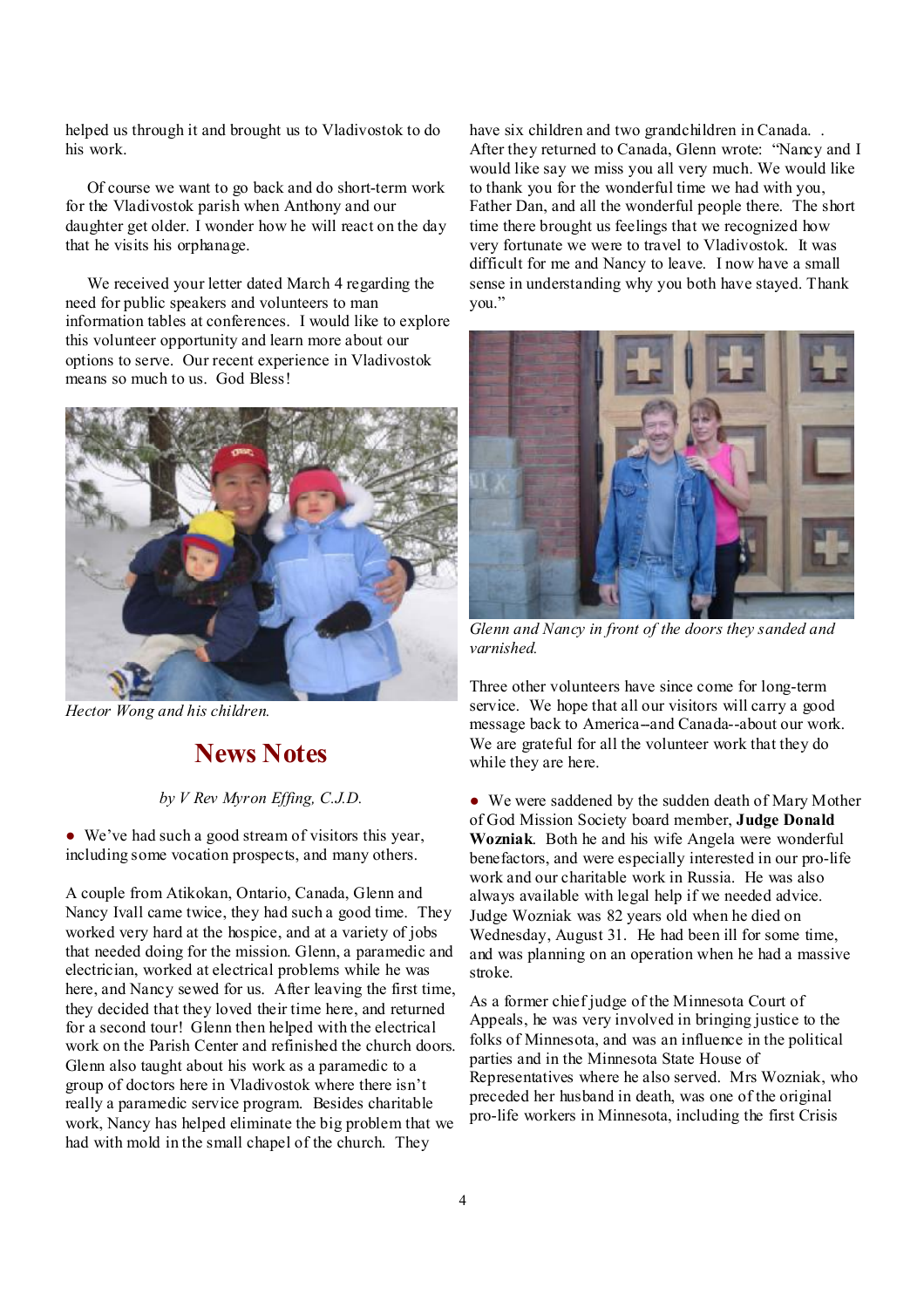Pregnancy Center. Donald was 100% pro-life, too, and he told me that, as a judge, it was the divorce cases that hurt him most, seeing the failure of love and the abandonment of children as just seemingly incidental to family quarrels.

"He was a giant in the Legislature and the judiciary," Attorney General Mike Hatch is quoted as saying in the *St Paul Pioneer Press*. "He was truly a people's public official. Many of his opinions reflected the rights of the individual against the state and the powerful. He is representative of a generation that built America."

Donald was born Aug. 26, 1922, in Silver Lake, Minn. "He got his work ethic from his parents, who were immigrants from Poland and Russia," said his daughter Angela. Born Orthodox, he joined the Catholic Church at his marriage to a Catholic, but always loved the Eastern Liturgy and his Russian background. He interrupted his education to serve as a Navy fighter pilot in the Pacific during World War II. He graduated from the University of Minnesota law school in 1948, and within two years was elected to the service in the House, where he served 16 years. In the 1950s, when the Democrats had a mere one-vote House majority, Wozniak was "responsible for passing some of the most far-reaching legislation the state has ever seen," including state aid to education and the state's first income tax withholding, said former state DFL Chairman George Farr, as quoted in *St Paul Pioneer Press.* In a 2000 interview with the *Catholic Spirit*, Wozniak said the most important law he drafted was a 1955 measure that created a tax deduction for parents with students in public and private schools for tuition, books and transportation costs.

In 1965, President Lyndon Johnson appointed Wozniak a Foreign Service officer with the U.S. State Department, and he worked in South America for a year and helped establish a youth training program in Ecuador. After this experience, he was always active in finding support for youth programs.

Judge and Mrs Wozniak were the donors of our beautiful icon of Our Lady of Vladivostok which was painted by Father Damien of Holy Transfiguration Monastery in Redwood Valley, California. It was donated in memory of the judge's parents, Mr and Mrs George and Anna Wozniak. It is a favorite of our people, and they place votive candles in front of it every Sunday. Bishop Joseph Werth blessed the icon of Our Lady of Vladivostok on June 13, 1997. Copies are regularly available in different sizes from our mission office in St Paul. They were also the initiators of the donation of the beautiful tile floor in our church.

The Funeral Mass was held at our sister parish of the Nativity of Our Lord Catholic Church in St Paul, MN. Eternal rest grant to him, O Lord!

● Bishop Kirill Klimovich, our bishop and the ordinary of the Diocese of St Joseph in Irkutsk, celebrated his 25<sup>th</sup> anniversary of priestly ordination on September 11. It was held in conjunction with the annual priests' retreat of our diocese. Fr Myron attended both events. Congratulations Bishop Kirill, bishop of the largest diocese in the world as far as land mass is concerned, but maybe the smallest in terms of population!



*Fr Myron presenting Bishop Kirill a gift from all the priests of the diocese: a new cell phone. In Russia, all bishops, priests, and deacons are known by their first names.* 

● While I was in Irkutsk for Bishop Kirill's anniversary, I had several meetings with Bishop Kirill and the Vicar General Fr Andre about our hope to have our community, the **Canons Regular of Jesus the Lord**, officially established as a religious community in the Church. We have been together 20 years already, including 14 years in Russia! They were both anxious to get it finalized, and, after working on the documents Fr Andrew called his friend, a canon lawyer in Poland, to ask his opinion about some of the matters, and then he called directly to the Sacred Congregation for Religious in Rome. The Congregation said they would be ready look at the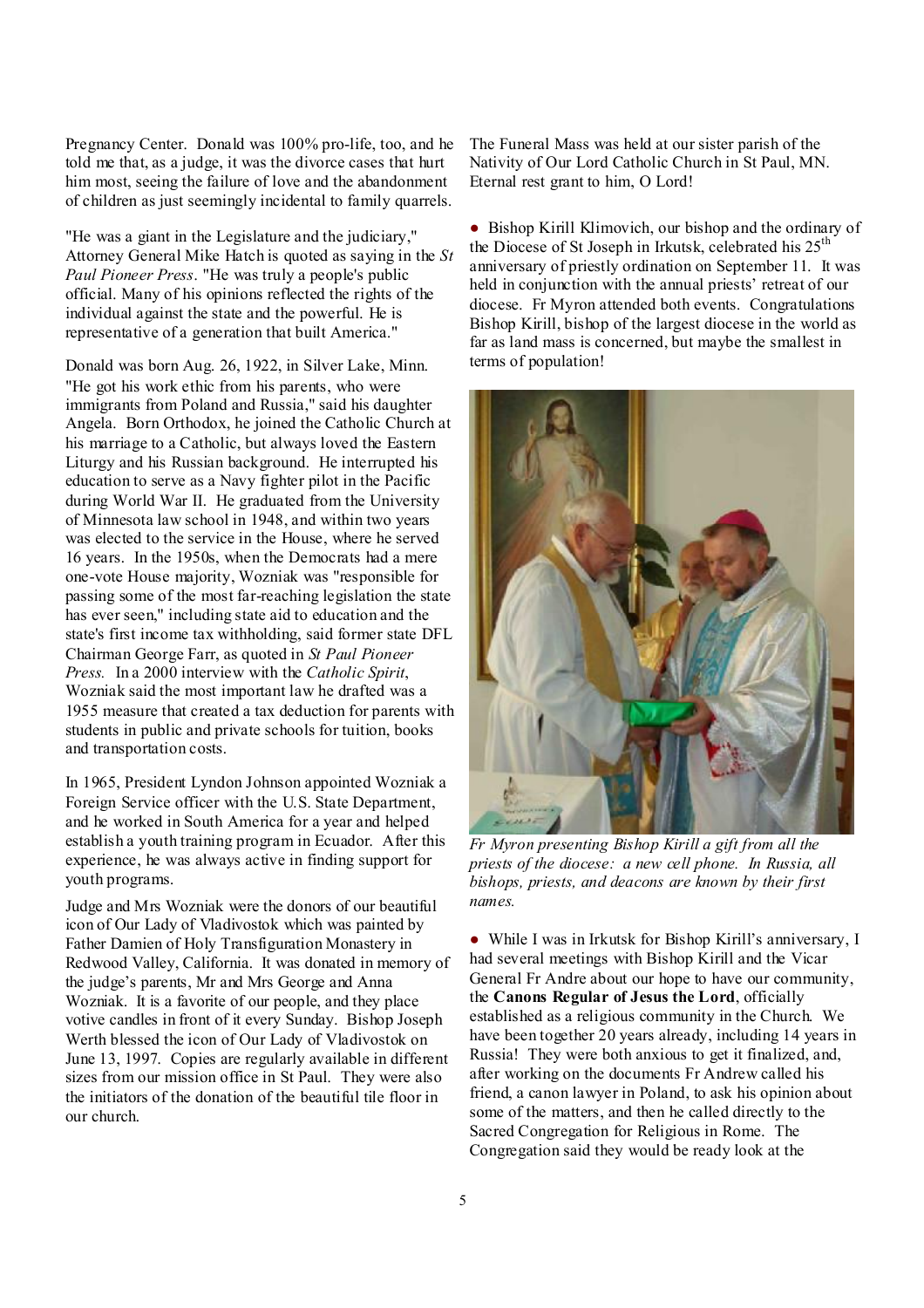documents and could probably get back to the Bishop within a week! So we UPS'd the documents to Rome, and now we are hoping and praying. Bishop Werth, our first ordinary in Russia, was in Irkutsk, too, and so Bishop Kirill was able to ask his opinion. He was very supportive of us.

● **Marina Omelchenka**, our parishioner and our concert organist has been studying at the Tchaikovsky Conservatory in Moscow, and meanwhile playing as the chief organist at the Moscow Catholic cathedral. She has decided that she wants to devote her career to liturgical music, and further, she thinks that Vladivostok is the only place she can do this in an interesting and challenging way, since she has discovered that no other parish in Russia, not even the cathedral in Moscow with its huge Kuhn pipe organ, is as interested in liturgical music as we are. She has decided to prepare herself by going to Graz, Austria, to study liturgical organ music for a year or so to obtain a coveted certificate, working with the wonderful and famous liturgical organist Fr Johann Trumer. He is very happy to accept her into the full program with all tuition expenses paid and something extra for a living allowance. When asked if she might stay in Austria after she graduated, she replied that there are so many organists there that she is sure she'd never get to be the main organist at anything more than a small village church.

● The **Boy Scouts** have had three camping trips this summer, two to Russian Island and one to Popov Island. They are planning their next camp for the Fall—to a mountain not far from Romanovka. Many thanks to those who have donated wonderful sleeping bags for their use, and one tent, so far. They still need a couple more tents, and new uniforms.

#### *Scouts' new uniform*

Readers may remember that our Boy Scouts tried to get affiliated with official scout organizations, but we were unable to do so because there was no official Russian scout organization available to us. After trying during the past year to find a Russian scout



organization affiliated with WOSM (World Organization of the Scout Movement), it looks we've finally got in touch with the Russian Association of Navigators/Scouts (RAN/S). This is a fairly new formation in Russia, having been established and registered with WOSM only one year ago. This past summer they opened their division office here in Vladivostok, and we've contacted them as soon as

we found out. This summer they already had a one-month camp in our area for the boys from six different sport clubs in Central Russia, and our Troop 1860 was camping in the same area—That's how we met! During our meeting they were surprised to learn that our troop has been around for some time and that we were following the International Scouting Rule since the beginning of our troop. So, we were invited to join in! What it means is that our scouts will soon be part of the world scout organization. This is often a requirement if our troop wants to receive help and aid from foreign scout organizations.

We exchanged the required information, and I was given a good amount of paperwork that has to be manually filled in for each trooper to obtain a scout permit in compliance with the RAN/S regulations. We have to pay the yearly membership costs--\$10 per person. We'll need to get the required uniforms and other necessities--badges, bandanas (those we already have will not do). For now RAN/S has its own website in Russian only:

<http://www.newcivgroup.ru/navigator> The site in English is under construction:

<http://eurasiascout.org/en/index.en.html> There is talk about a Jamboree in Japan next year—just across the Sea of Japan from us.



*The Symbol of the Russian Association of Navigators/Scouts (RAN/S).*

• Children of two parishioners of Most Holy Mother of God Parish died recently. One 21 year old young man was killed when they tried to rob him on the street at night. The other was a parishioner herself—24 years old, having just finished her training as a dentist. Vera took her first flight to visit relatives in the Ukraine, and was killed instantly in an auto accident on the way from the Ukrainian airport to the home of her hosts. The body was brought back to Vladivostok, and it was indeed a very sad funeral.

#### *Continued from Page Seven:*

 4:30 retire to hotels to rest for evening **Gala. Sunday mass** 8:30 AM St Agnes upper church (Bagels and coffee in our area of church basement) 10:00 AM reflections from Fr Daniel 11:00 box lunch for here or on the road 12:00 Farewell to all our friends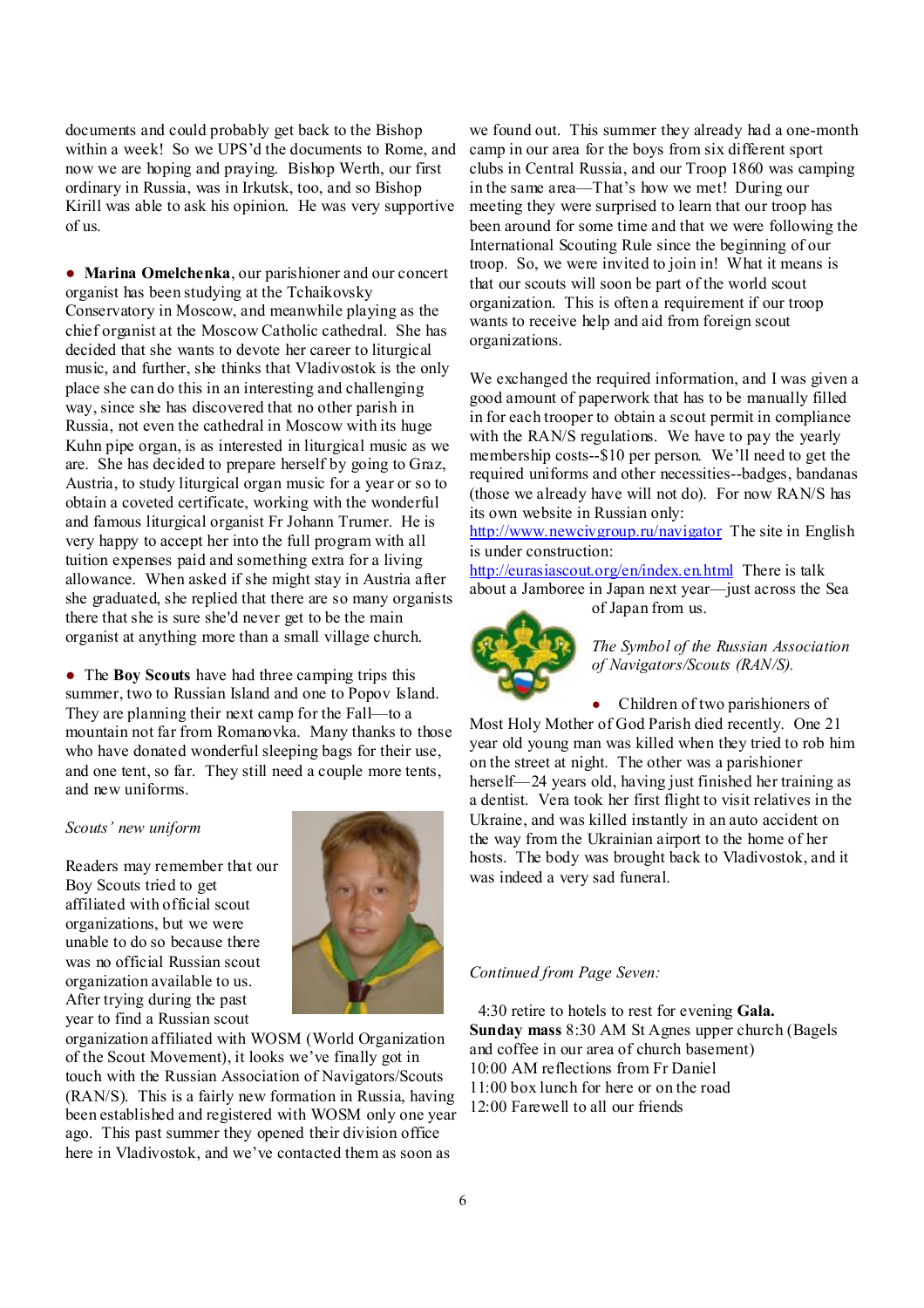## **Win a Week at Pelican Bay in Contest to Aid Street Kids**

Spend just \$5 or more on a donation to our Street Kids Program, and you could enjoy a fun and relaxing week at Pelican Bay in Naples, Florida. What's more, you'll be contributing to the mission's fundraising campaign to feed and assist the homeless children of Vladivostok. Just mark your donation "Street Kids" and fill out the coupon.

Generous donors Tony and Carley Sonnen will give the winner free use of their three-bedroom luxury condo overlooking the Gulf of Mexico. The unit ordinarily rents for \$3,000 a week.

Pelican Bay offers swimming, golf, tennis, sailing, canoeing and other recreation, tram service to the beautiful white-sand beach, restaurants, shops, and even a Catholic church within walking distance. (Visit [www.pelicanbay.org](http://www.pelicanbay.org) to learn more.) You can select the winter week you prefer, but dates after April 30, 2006, are subject to availability.

To enter the competition, complete the coupon below. A donation card is on Page 8. There's no limit on the number of coupons you can enter. Mail your completed coupons and your donation, or bring them to the St Nicholas Gala in St Paul, Dec. 3. Drawing will take place at the Gala.

Complete details and downloadable coupons are available on [www.vladmission.org.](http://www.vladmission.org) Get coupons for yourself, and offer them to everyone you know!

| Name    |         |       |
|---------|---------|-------|
| Address |         |       |
| City    |         | State |
| Zip     | Phone ( |       |

Donation needed for each coupon. Prize drawing at the St Nicholas Gala in St Paul on Dec. 3, 2005. Winner need not be present to win. On line donation at [www.vladmission.org](http://www.vladmission.org) (credit card) or mail to: Mary Mother of God Mission Society, 1854 Jefferson Ave., St. Paul, MN 55105-1662.

#### **Dec 2-3-4, 2005 Conference Application With Fr Dan Maurer in St Paul MN**

Yes I (We) will be at entire conference with 5 meals for  $$50$ .

No I (we) will be attending only part of the conference: Fri Eve Sat Sun Name Address Phone email Flight plans:

Need airport pick up?

Need accommodations with local supporter?

## **Conference Details**

**December 2-3-4, 2005** Weekend Conference with Fr Daniel Maurer from Vladivostok.

**Hotel accommodations:** Rooms will be blocked out for participants and private homes are available. The Sheraton Metrodome Hotel is at 1330 Industrial Blvd., Minneapolis MN 55413 Reservations: 612-331-1900 or 1- 888-627-8129 and mention MMOG. Hotel rates are \$89 per night (for up to 4).

**Airport shuttle** to hotel, or pickup by your host. Van to transport from hotel to St Agnes during weekend.

**Cost** is only \$50 for entire conference and 5 meals plus beverages and snacks.

#### **Friday, December 2:**

4:00 pm – Registration begins

5:15 pm – Opening Mass at St Agnes Church

6:30 pm – Dinner

7:30 pm – Talk by Fr Dan "What does" Missionary mean?

How far have we come in Vladivostok"

8:30 pm – Get acquainted social

10:00 pm – Return to hotels

**Saturday, December 3:**

8:00 am – Mass & rosary

10:00 am - Breakfast

11:00 am – Fr Dan Talk: "What MMOG is all about"

12:00 – Sharing fundraising ideas

1:00 pm – Lunch

2:00 pm – Eucharistic adoration for 1 hour

3:30 pm – Fr Dan Maurer: "What can I do to help?"

*Continued on Page Six.*



*Beautiful "Vladivostok Cathedral" Christmas Cards for sale to benefit our mission. 5 x 7 cards. 12 cards with envelopes for \$15.00 donation.*  Order on line, call or write the office

*Inside message... Come, let us adore Him.*